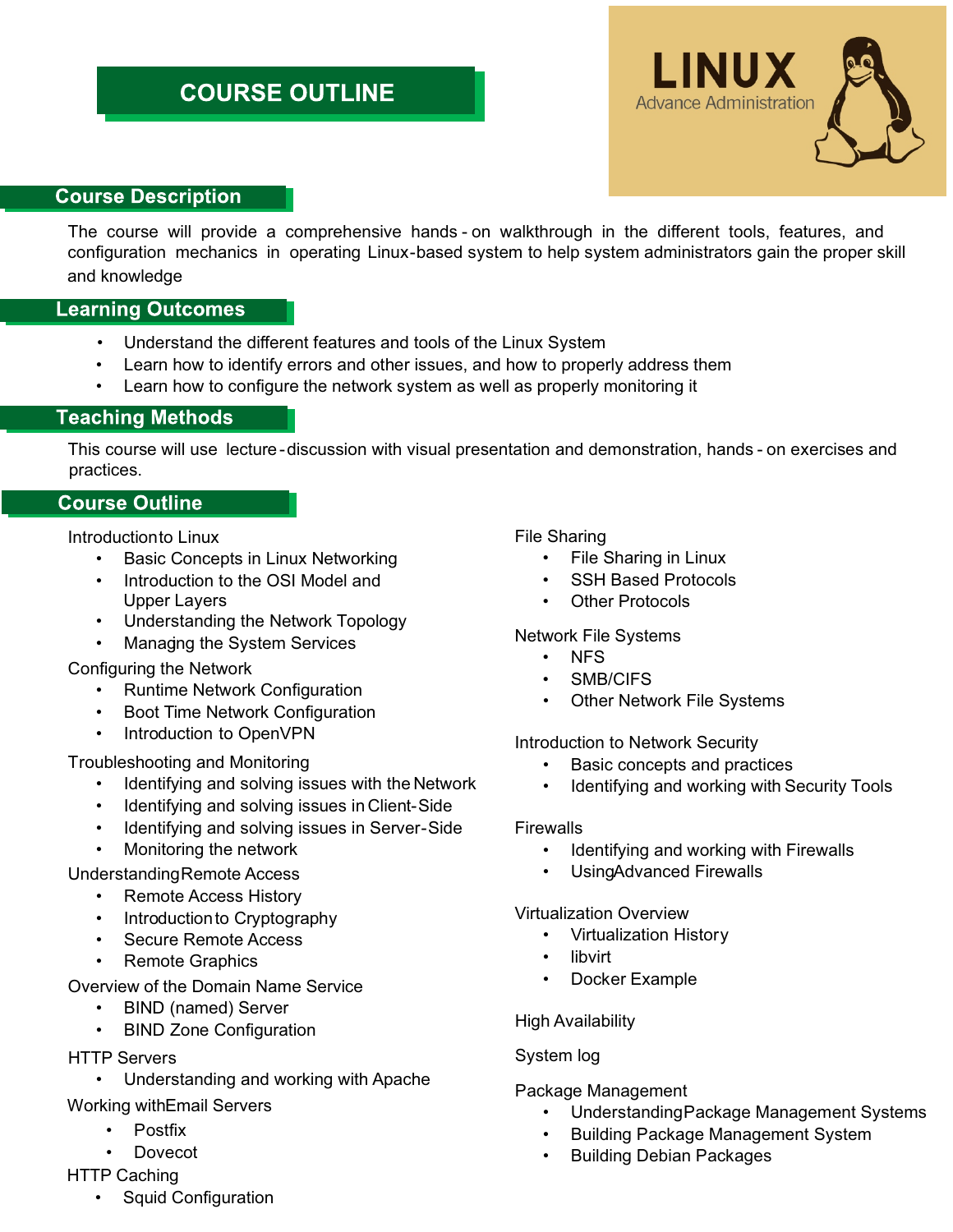# **COURSE OUTLINE**



# **Course Description**

The course will provide a comprehensive hands-on walkthrough in the different tools, features, & configuration mechanics in operating Linux-based system to help system administrators gain the proper skill and knowledge

#### **Learning Outcomes**

- Understand the different features and tools of the Linux System
- Learn how to identify errors and other issues, and how to properly address them
- Learn how to configure the network system as well as properly monitoring it

# **Teaching Methods**

This course will uselecture-discussion with visual presentation & demonstration, hands-on exercises & practices.

#### **Course Outline**

Introductionto Linux

- Basic Concepts in Linux Networking
- Introduction to the OSI Model & Upper Layers
- Understanding the Network Topology
- Managing the System Services

Configuring the Network

- Runtime Network Configuration
- Boot Time Network Configuration
- Introduction to OpenVPN

Troubleshooting and Monitoring

- Identifying and solving issues with the Network
- Identifying and solving issues in Client-Side
- Identifying and solving issues in Server-Side
- Monitoring the network

#### Understanding Remote Access

- Remote Access History
- Introductionto Cryptography
- Secure Remote Access
- Remote Graphics

Overview of the Domain Name Service

- BIND (named) Server
- BIND Zone Configuration

#### HTTP Servers

• Understanding and working with Apache

#### Working with Email Servers

- Postfix
- Dovecot

File Sharing

- File Sharing in Linux
- **SSH Based Protocols**
- Other Protocols

#### HTTP Caching

• Squid Configuration

#### Network File Systems

- NFS
- SMB/CIFS
- **Other Network File Systems**

Introduction to Network Security

- Basic concepts and practices
- Identifying and working with Security Tools

#### **Firewalls**

- Identifying and working with Firewalls
- Using Advanced Firewalls

#### Virtualization Overview

- Virtualization History
- libvirt
- Docker Example

#### High Availability

#### System log

#### Package Management

- Understanding Package Management Systems
- Building Package Management System
- Building Debian Packages